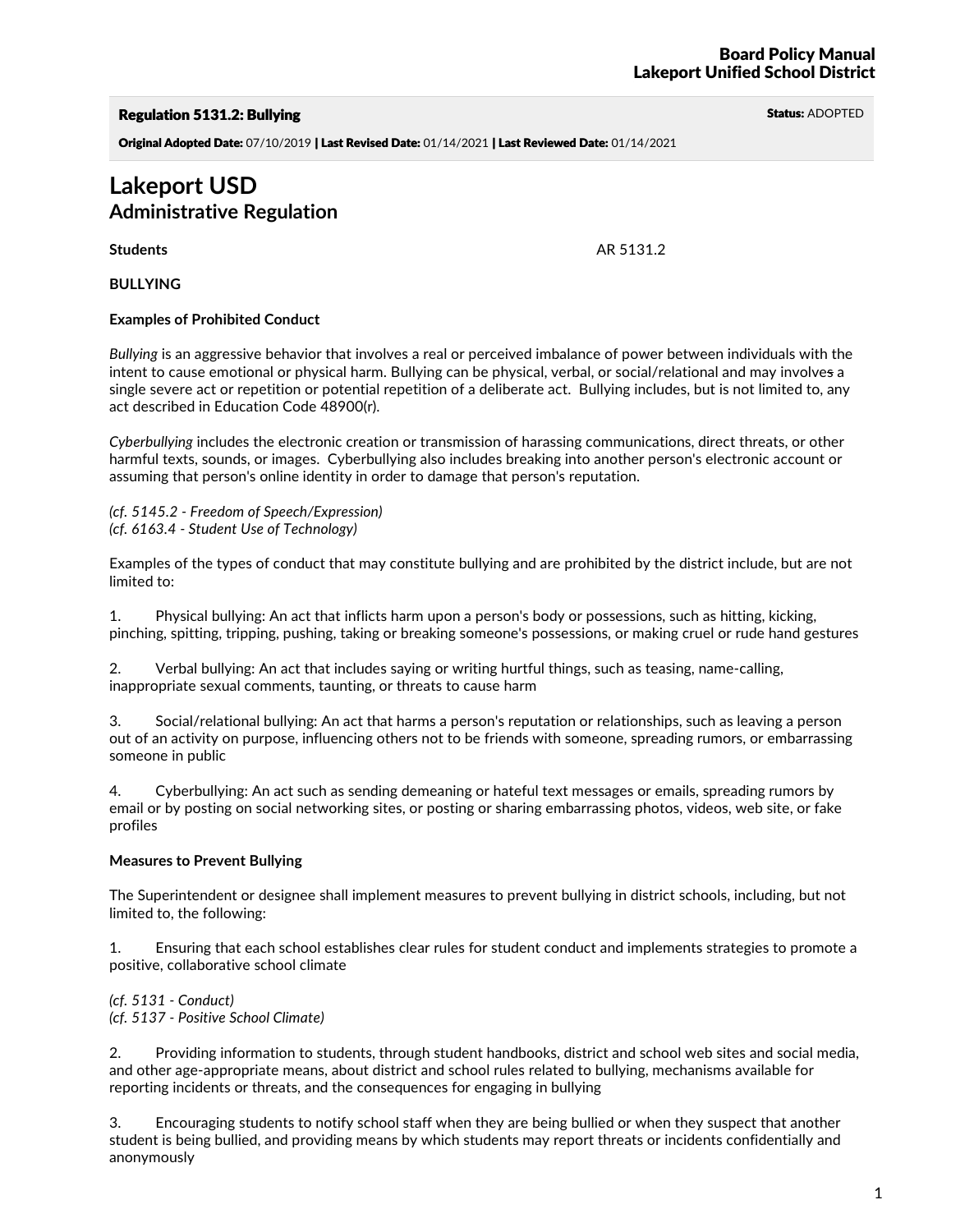4. Conducting an assessment of bullying incidents at each school and, if necessary, increasing supervision and security in areas where bullying most often occurs, such as playgrounds, hallways, restrooms, and cafeterias

5. Annually notifying district employees that, pursuant to Education Code 234.1, any school staff who witnesses an act of bullying against a student has a responsibility to immediately intervene to stop the incident when it is safe to do so

# **Staff Development**

The Superintendent or designee shall annually make available to all certificated staff and to other employees who have regular interaction with students the California Department of Education<del>'s</del> (CDE) online training module on the dynamics of bullying and cyberbullying, including the identification of bullying and cyberbullying and the implementation of strategies to address bullying (Education Code 32283.5)

*(cf. 4131 - Staff Development) (cf. 4231 - Staff Development) (cf. 4331 - Staff Development)*

The Superintendent or designee shall provide training to teachers and other school staff to raise their awareness about the legal obligation of the district and its employees to prevent discrimination, harassment, intimidation, and bullying of district students. Such training shall be designed to provide staff with the skills to:

1. Discuss the diversity of the student body and school community, including their varying immigration experiences

2. Discuss bullying prevention strategies with students, and teach students to recognize the behavior and characteristics of bullying perpetrators and victims

- 3. Identify the signs of bullying or harassing behavior
- 4. Take immediate corrective action when bullying is observed
- 5. Report incidents to the appropriate authorities, including law enforcement in instances of criminal behavior

#### **Information and Resources**

The Superintendent or designee shall post on the district's web site, in a prominent location and in a manner that is easily accessible to students and parents/guardians, information on bullying and harassment prevention which includes the following: (Education Code 234.6)

1. The district's policy on student suicide prevention, including a reference to the policy's age appropriateness for students in grades K-6

# *(cf. 5141.52 - Suicide Prevention)*

2. The definition of sex discrimination and harassment as described in Education Code 230, including the rights set forth in Education Code 221.8

3. Title IX information included on the district's web site pursuant to Education Code 221.61, and a link to the Title IX information included on CDE's web site pursuant to Education Code 221.6

4. District policies on student sexual harassment, prevention and response to hate violence, discrimination, harassment, intimidation, bullying, and cyberbullying

*(cf. 5145.3 - Nondiscrimination/Harassment) (cf. 5145.7 - Sexual Harassment)*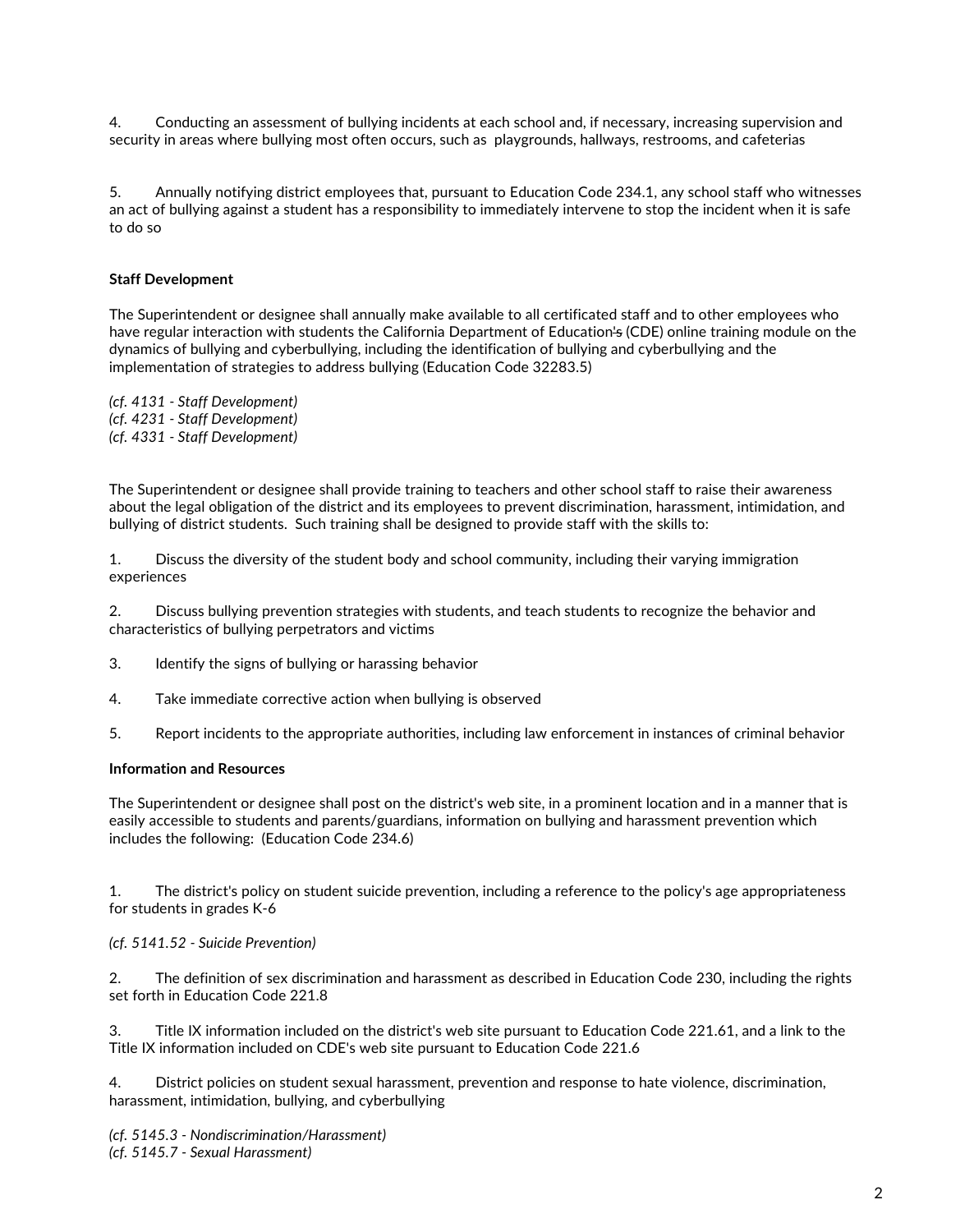# *(cf. 5145.9 - Hate-Motivated Behavior)*

5. A section on social media bullying that includes all of the references described in Education Code 234.6 as possible forums for social media

6. A link to statewide resources, including community-based organizations, compiled by the CDE pursuant to Education Code 234.5.

7. Any additional information the Superintendent or designee deems important for preventing bullying and harassment

*(cf. 1113 - District and School Web Sites)*

#### **Student Instruction**

As appropriate, the district shall provide students with instruction, in the classroom or other educational settings, that promotes social-emotional learning, effective communication and conflict resolution skills, character development, respect for cultural and individual differences, self-esteem development, assertiveness skills, and appropriate online behavior.

*(cf. 6142.8 - Comprehensive Health Education) (cf. 6142.94 - History-Social Science Instruction)*

The district shall also educate students about the negative impact of bullying, discrimination, intimidation, and harassment based on actual or perceived immigration status, religious beliefs and customs, or any other individual bias or prejudice.

Students should be taught the difference between appropriate and inappropriate behaviors, how to advocate for themselves, how to help another student who is being bullied, and when to seek assistance from a trusted adult. As role models for students, staff shall be expected to demonstrate effective problem-solving and anger management skills.

To discourage cyberbullying, teachers may advise students to be cautious about sharing passwords, personal data, or private photos online and to consider the consequences of making negative comments about others online.

#### **Reporting and Filing of Complaints**

Any student, parent/guardian, or other individual who believes that a student has been subjected to bullying or who has witnessed bullying may report the incident to a teacher, the principal, a compliance officer, or any other available school employee.

When a report of bullying is submitted, the principal or a district compliance officer shall inform the student or parent/guardian of the right to file a formal written complaint in accordance with AR 1312.3 - Uniform Complaint Procedures. The student who is the alleged victim of the bullying shall be given an opportunity to describe the incident, identify witnesses who may have relevant information, and provide other evidence of bullying.

#### *(cf. 1312.3 - Uniform Complaint Procedures)*

Within one business day of receiving such a report, a staff member shall notify the principal of the report, whether or not a uniform complaint is filed. In addition, any school employee who observes an incident of bullying involving a student shall, within one business day, report such observation to the principal or a district compliance officer, whether or not the alleged victim files a complaint.

Within two business days of receiving a report of bullying, the principal shall notify the district compliance officer identified in AR 1312.3.

When the circumstances involve cyberbullying, individuals with information about the activity shall be encouraged to save and print any electronic or digital messages that they feel constitute cyberbullying and to notify a teacher, the principal, or other employee so that the matter may be investigated. When a student uses a social networking site or